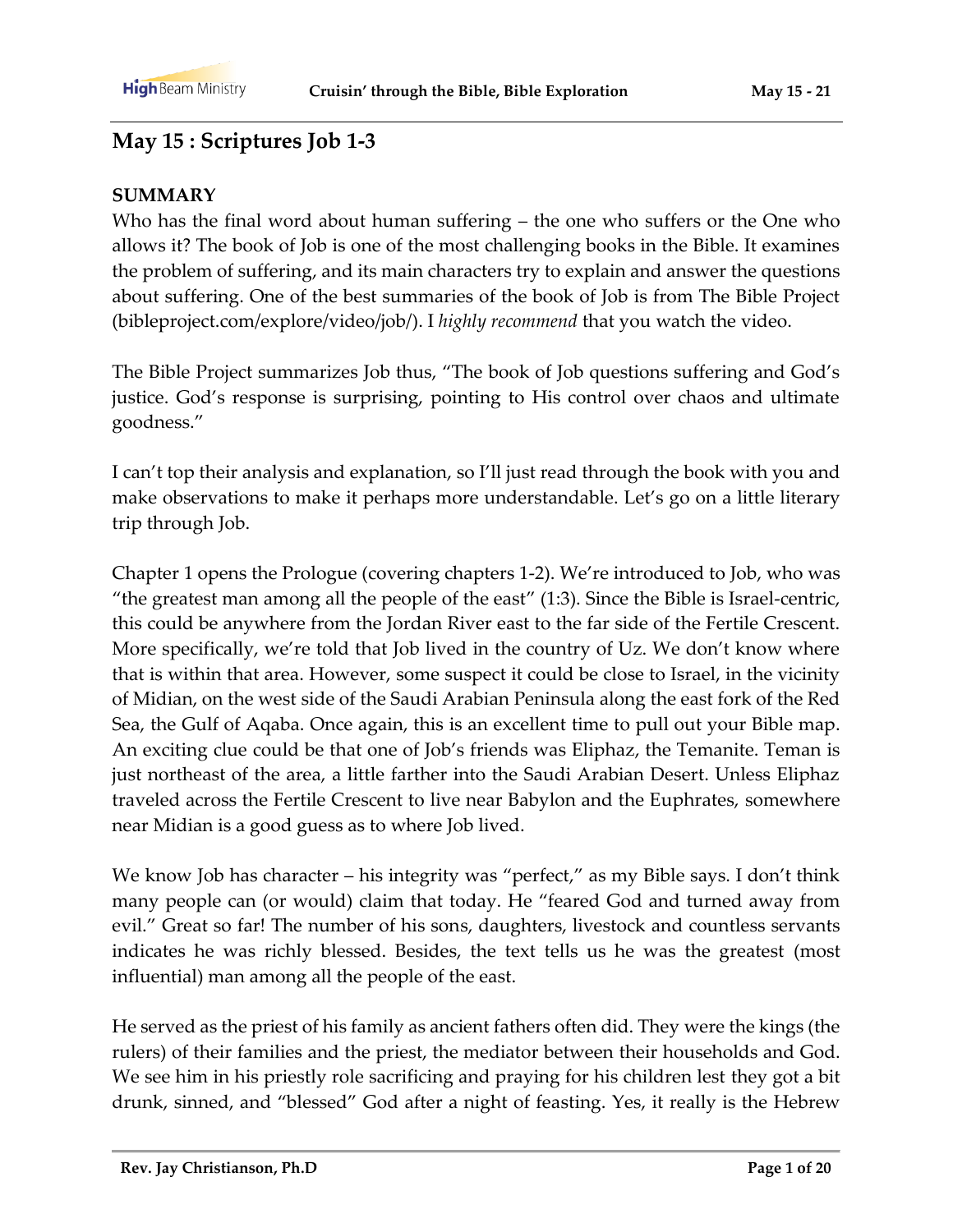word for "bless," but when used with "sin," it turns into a euphemism for "cursed." So far, we have a picture of a guy who's an extraordinary man of God.

And now the camera tilts up from earth to the heavenly realms, specifically God's throne room. The "sons of God" (*benei elohim*) come to present themselves to their King. Who are these entities? The term "sons of God" is used in Genesis 6 and refers to spiritual beings, "watchers" as they were called, who came to earth to enjoy the pleasures of earthly life, specifically having intercourse with the daughters of men. These spiritual beings produced monstrous offspring, human-Watcher hybrids, which God had to take out via the flood. In Job, the sons of God are spiritual beings who populate heaven and can walk on earth according to Satan (aka *the satan*, the Adversary, 1:7). When the spiritual beings call the roll before God, the Adversary shows up with them.

God takes the opportunity to point out Job is a remarkable human being among all humanity. "Sure," the Adversary counters. "Of course, Job will fear You! You protect him and bless him richly. But if You take it all from him, I bet Job would turn his back on You!" And the bet is on.

God allows the Adversary to take everything from Job except his health. He can't touch Job physically. Everything else, however, is fair game. So Satan does just that. All at once, Job loses everything except his wife. What does Job do? The same thing you would do. Sit down and grieve over his children's deaths more than anything else. But Job's trust in God shines through. "The only thing I have is what I brought into the world when I was born. Everything I had was from the Lord and it's his right to take it back. I bless Him regardless." He didn't sin or blame God (1:22).

In chapter 2, the Prologue continues. Once again, the sons of Gods show up for roll call, and the Adversary is among them. Referencing the Adversary's contention, Yehovah says that Job had absolutely nothing and maintained his integrity. He still feared God and didn't sin even though the Adversary had "incited Me against him," and here's the kicker, "to destroy him *without just cause*." Yes! There's the theme the Bible Project points out in their video (have you watched it yet?).

According to the video, there are three big questions and one big assumption the book of Job debates: "Is God just in character? Does God run the universe on the strict principle of justice? How is Job's suffering to be explained?" The big assumption (which many of us can relate to) is "Everything single thing that happens in the universe should operate according to the strict principle of justice." If so, the good are blessed, and the wicked are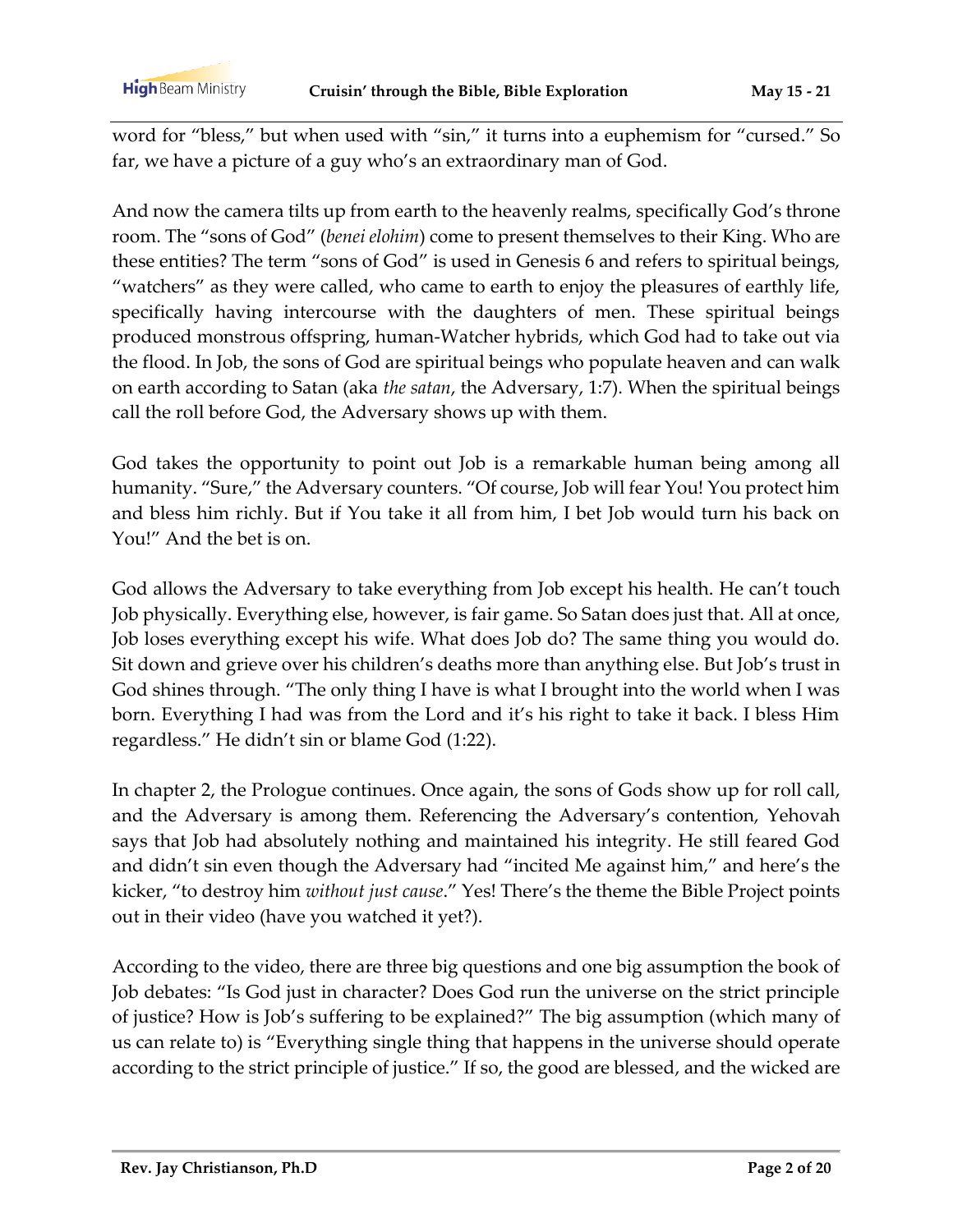punished. But what if that's reversed? How are y'all going to explain that? That's what happens to Job.

The Adversary's counterargument is simple. "Oh sure, Job does well, but he only lost stuff and family members. But if you *really* made him suffer from unending bodily infirmity, he'd deny You." The stakes just went up! God allows the Adversary to afflict Job with painful, horrible boils all over his body to prove His servant, Job. Now Job has to endure deep inward pain coupled with excruciating outward pain.

May God "bless" Job's wife. Her solution is to put Job out of her, I mean, his misery. "Are you still holding on to your integrity? Curse God and die!" she says (2:9). Wait, woman! Whose side is she on? Well, that's the world's way of dealing with suffering. Just take things into your own hands and end it. Commit suicide by cursing God to provoke Him into killing you. Wow, there's a lot of inciting and provoking God going on in these two chapters, isn't there?

But Job remains faithful to God. "Should we accept only good from God and not adversity?" (2:10). Yes, we should accept both when they come our way. But we don't have to enjoy the adversity either. I know a bit of what Job was experiencing. I've had long-lasting gout attacks where my toe or foot feels like someone just clamped it down in a red-hot vice. You can't even take a sheet resting on your foot if you have an acute attack. Yes, it's that sensitive and painful. But that's *nothing* compared with what some people endure today. I can't imagine the pain others have gone through when unrelenting arthritis racks their bodies for years, a back injury that can't be corrected, or constant migraines that are so intense that the person has to lie down in a room with the lights off, heavily medicated. And the more chronic the pain, the worse the situation is. It's easy to see how simple it would be to give up. But Job didn't (2:10). Amazing!

We're not told how long Job endured his pain before his friends showed up, but as bad as it was, he must've been in deep depression and near despair by the time they arrive just before chapter 3. The friends find Job unrecognizable from his affliction and in profound pain. The three friends' response is probably the most helpful thing they do in the entire book. They just sit and sympathize with him, ready to listen as one would with a mourner.

Job's words are the beginning of Cycle 1 (chapters 3-14), where, after his opening speech, Job's friends speak, and Job answers each one in turn. Eliphaz, Job's reply, Bildad, Job's reply, Zophar, and Job's reply. The next cycle starts in chapter 15.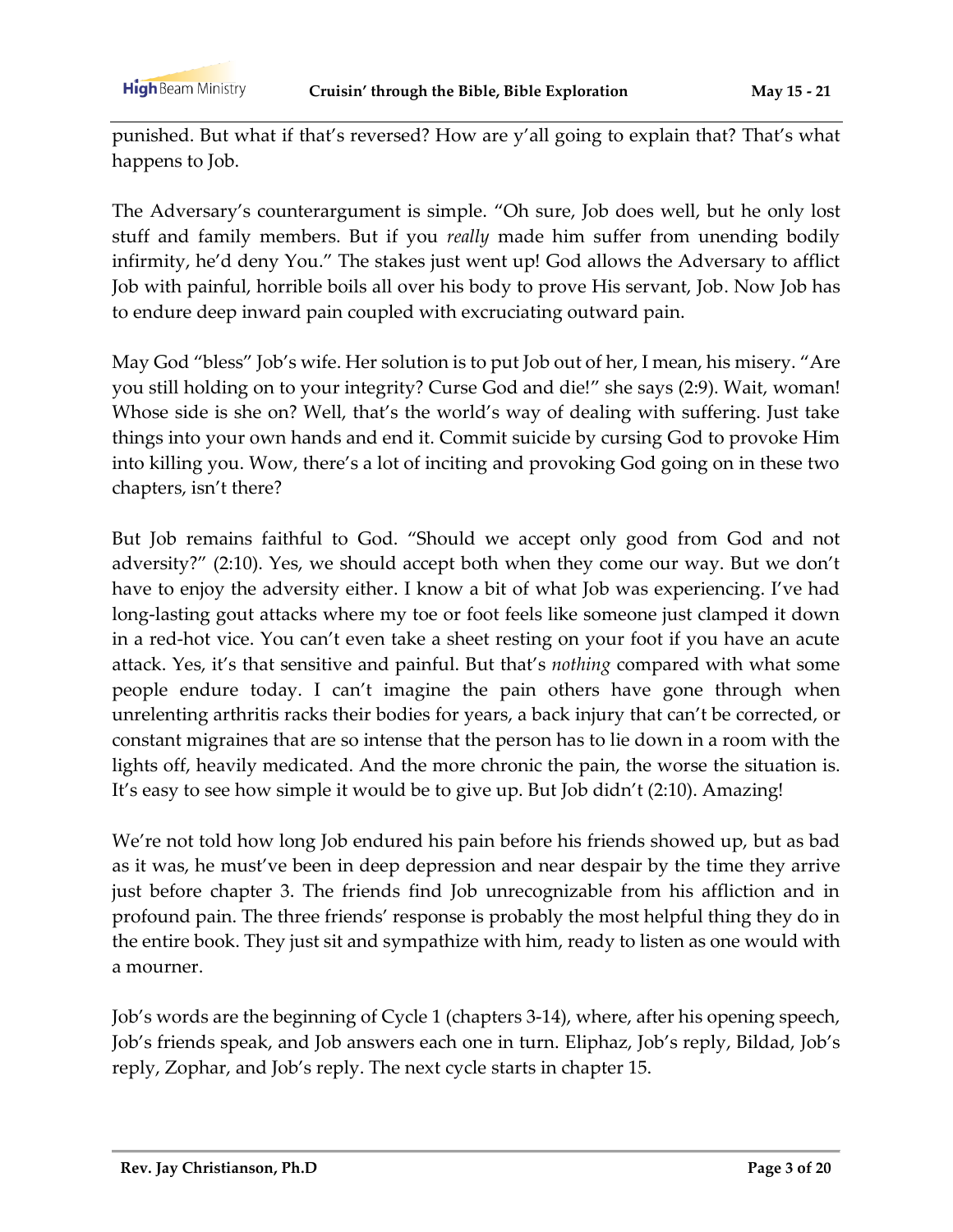**High** Beam Ministry

Chapter 3 is Job's opening speech. His theme is, "I wish I had never been born." As I mentioned before in *Cruisin' Through The Bible*, learning the style of Hebrew poetry is beneficial. In Hebrew poetry, the same idea is often repeated in other terms. For example, in the first few verses, Job wishes his day had never happened, and it's described as "May the day I was born to perish," and "If only that day had turned to darkness," and "May darkness and gloom reclaim it." Get the idea? The beauty is when you find the theme and let the variations fill out the picture.

In 3:1-10, Job curses the day he was born, and in 3:11-19, Job laments that he was born alive. Why? Then he would have never known the suffering he is now enduring. Instead, he would have skipped to the afterlife, where he would be at rest (3:13), and there would be no trouble or difficulties (3:17). In 3:20-26, Job raises questions multitudes have raised over millennia. "Why, Lord? Why do you give life to those who will suffer? Why do you sustain the lives of those who suffer? Why do you give life to me 'whose path is hidden,' whose outcome is unknown, and I don't see any options because You've stuck me in this place, and I see no way out?" Job is suffering so much that he can't eat. All he can do is groan.

I find what Job says in 10:25 curious. "For the thing I feared has overtaken me, and what I dreaded has happened to me." Did Job fear losing part or all of his blessings? Or is it the same fear we all have that at any moment, the worst thing we fear – the loss of a loved one, financial deprivation, a life-threatening disease – would intrude on our expectations of a happy, healthy, pleasant life and smash those expectations without remedy? But now, Job finds himself in that place of suffering, and it's so bad that he can't find any solace.

### **INSIGHT**

Are our assumptions correct? What do we assume our lives will be like? What happens when the winds of life blow past us like a hurricane and nothing is left? How will you react, especially regarding your relationship with the Lord, who you *know* is in charge of everything? Can you relate to what Job is lamenting? Perhaps you're in such a terrible situation. If so, then let Job's words sit with you. Let them speak for you. Use them to get your feelings to the surface as you cry out to the Lord. It's okay.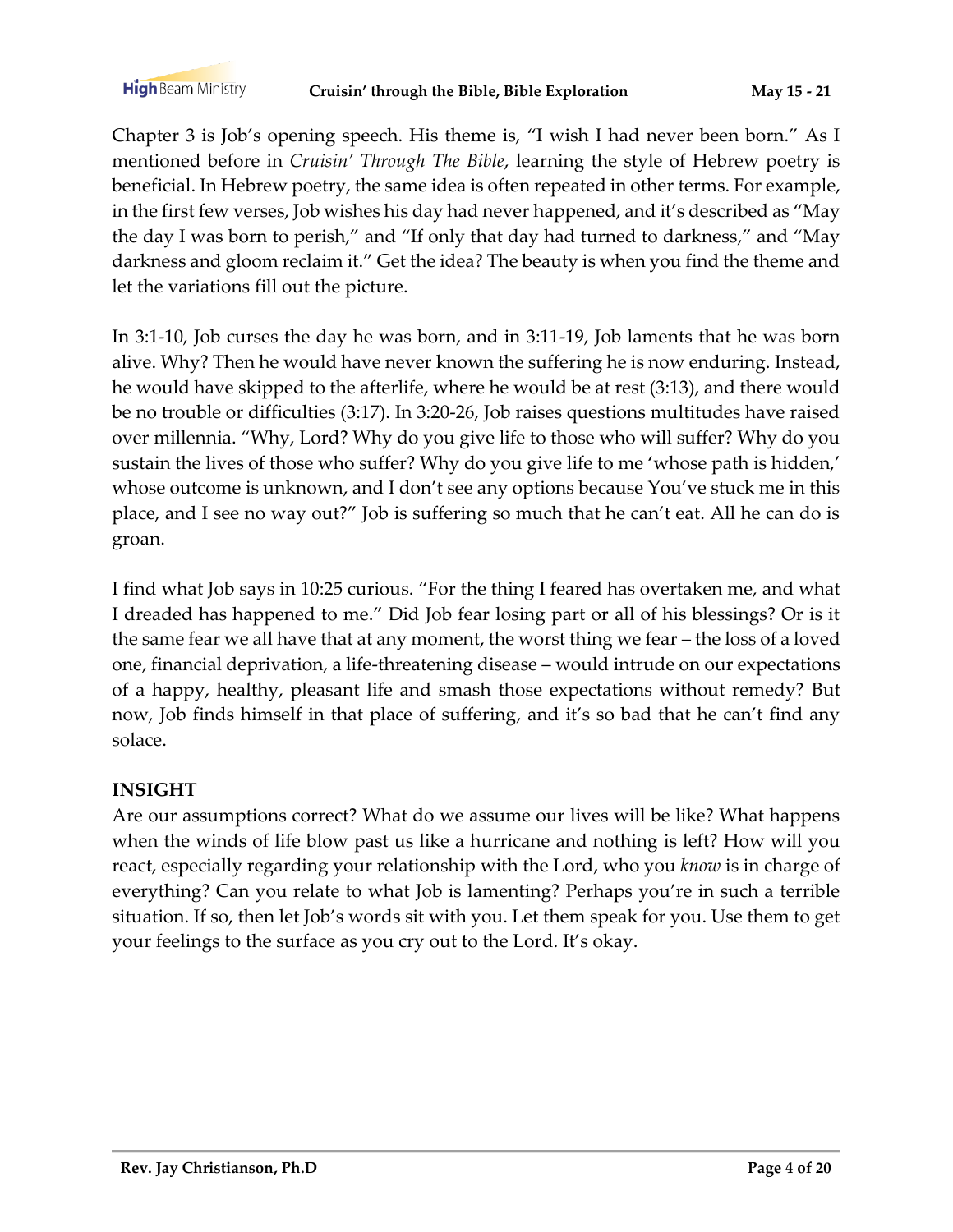## **May 16 : Scriptures Job 4-6**

### **SUMMARY**

So, what does Eliphaz have to say in his opening thoughts as he tries to comfort his friend? Now that Job has broken the silence, Eliphaz can speak. "Job, you were able to help so many people in challenging circumstances. But now that this has happened to you, why do you buckle? What happened to your confidence in your faith and your hope via your integrity?" I must admit, Eliphaz's initial words almost sound accusatory, don't they?

And here it comes in 4:7 – Eliphaz's premise is that such things don't happen to innocent or honest people. "God is just and wouldn't harm an innocent person. Therefore, the fact that it's happening to you shows me that the problem is on you." Then Eliphaz presents his argument as if it came from a "spirit," a spiritual revelation. What he suggests is not wrong, just how he applies it to Job. No one is more righteous than God. Nor can any person be purer than their Maker (4:17). What is Eliphaz's point? Since people aren't sinless, they should expect difficulties that bring suffering, even the worst kind of calamity. Therefore, they need the wisdom to live their imperfect life right before God. By the way, did you notice the magnificent pictures describing human beings and even death? Humans "dwell in clay houses, whose foundation is in the dust" (4:19). Death is like being "crushed like a moth… smashed to pieces from dawn to dusk… their tent cords… pulled up?" Wow. Such vivid language!

Eliphaz continues his talk in chapter 5. "So, being in that sinful state, Job, who will you call to for help? Just sitting and being angry won't help. That's what a fool does, and nothing comes of it. Why be angry? Suffering is part of life" (5:1-7). That phrase, "But humans are born for trouble as surely as sparks fly upward," is an oft-quoted verse worth memorizing. There may be a lot of new material for you in Job, but you'll be surprised by the gems from this book that you already know because they're worked their way as proverbs and idioms into our language. You'll even find one that the playwright Thornton Wilder used.

So, what should Job do, Eliphaz? "Appeal to God. Ask Him about your situation, Job. He knows, and He's wise. He's the source of help for the needy." And here comes Eliphaz's point, "See how happy is the person whom God corrects; so do not reject the discipline of the Almighty" (5:17). According to the Holman Christian Standard Bible commentary, Eliphaz says, "Job is in need of divine discipline, so he should bear his condition happily." Then God would restore *all* that Job lost. Eliphaz argues that one's devotion to God is proved by how God blesses them physically in this life. (If so, Eliphaz, then God must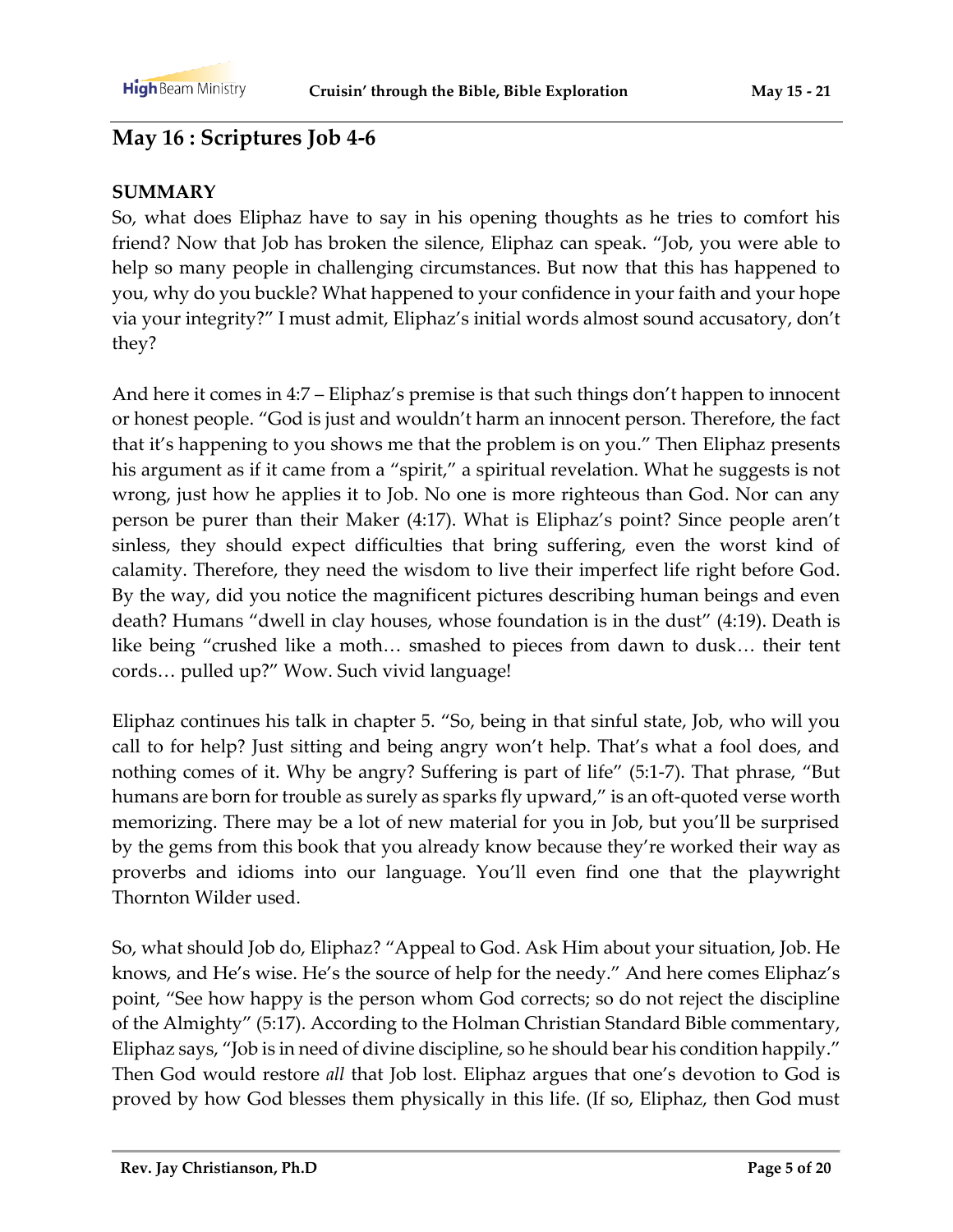have a lot against those in poverty.) Eliphaz ends his speech with a simple, "Hey, Job. I know I'm right because I've checked it out in life. If you just admit God is disciplining you for (whatever), you'll understand what's going on."

Job's reply in chapter 6 drips with pain. My pain and grief outweigh all the sand of the seas. Dang! He's in some deep distress. Which, Job says, is why his words erupt from his mouth (6:3). He describes his condition – God has done this to him (6:4). Like animals, "why would I cry out if nothing wrong has been done to me" (6:5)? Job then asks rhetorical questions regarding Eliphaz's "counsel." His words are as worthless as tasteless and loathsome food. Whoa, that was brutal.

Job longs for death rather than rely on his devotion to God or his integrity. This cry resonates with me because I've experienced that type of pain and disability, making death seem appealing and the best solution. At least, thinks Job, I would die knowing I haven't "denied the words of the Holy One" (6:10). Job continues to assert his innocence which has been called into question. Job continues by asking, "Why should I go on? What do I have to live for?" (6:11-13). A truism says, "hurt people, hurt people." In his suffering, Job now turns on his friends and their help so far. In a sense, Job accuses them (at least Eliphaz) of "throwing him under the bus" (6:14). He can't depend on them as one can't rely on a *wadi*, a desert stream that only flows when the rains come. When the rain doesn't fall, the wadi gives out and dries up. "So this is what you have now become to me – nothing!" "Job had never asked his friends for special favors. Surely, they could at least be loyal" (HCSB commentary).

Job appeals to his friends. "Show me what I did wrong to deserve this suffering. Your honest words hurt, but what do they prove? Nothing. I'm not lying about my faithfulness and integrity." Job's friends, at least with Eliphaz's opening speech, haven't disproven his claim of being innocent. They've just sidestepped it with "since you're suffering, there must be something wrong with you in God's eyes." Job: "Well, help me understand what I did wrong (the Hebrew word, *shagah*, where I *unintentionally strayed*) because I don't see anything sinful I did on purpose.

### **INSIGHT**

We often want to help people in their suffering, but sometimes we cause more harm when trying to "fix" their situation without knowing the whole picture. In truth, we can't know the whole picture because of so many variables we can't understand, like, thoughts, attitudes, the circumstances that led up to the suffering, etc. Rather than help, our counsel can sometimes only add to the burden the person is already carrying. This potential harm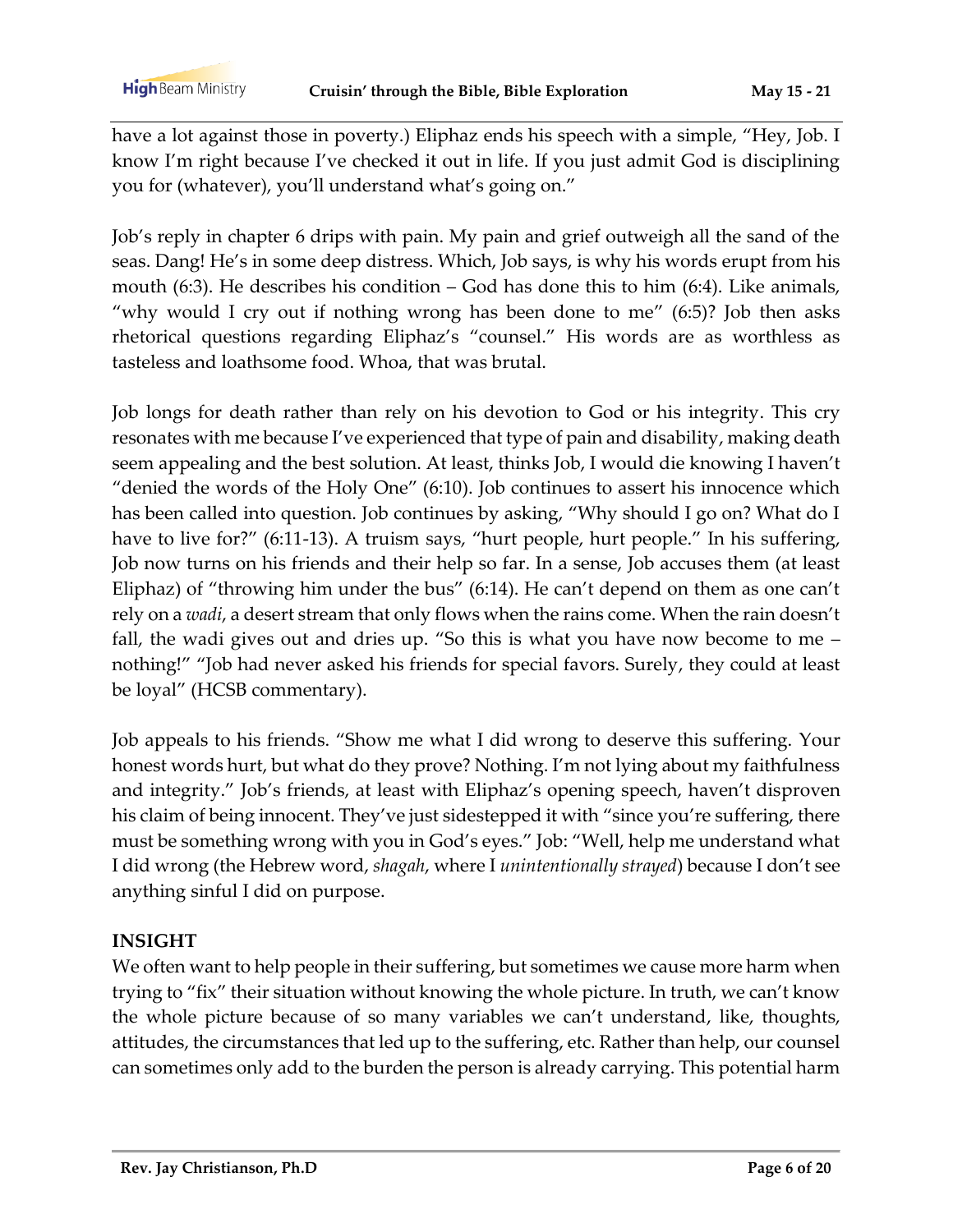is why it's beneficial to sit and commiserate with someone as they work their situation out with a better Counselor, the Holy Spirit.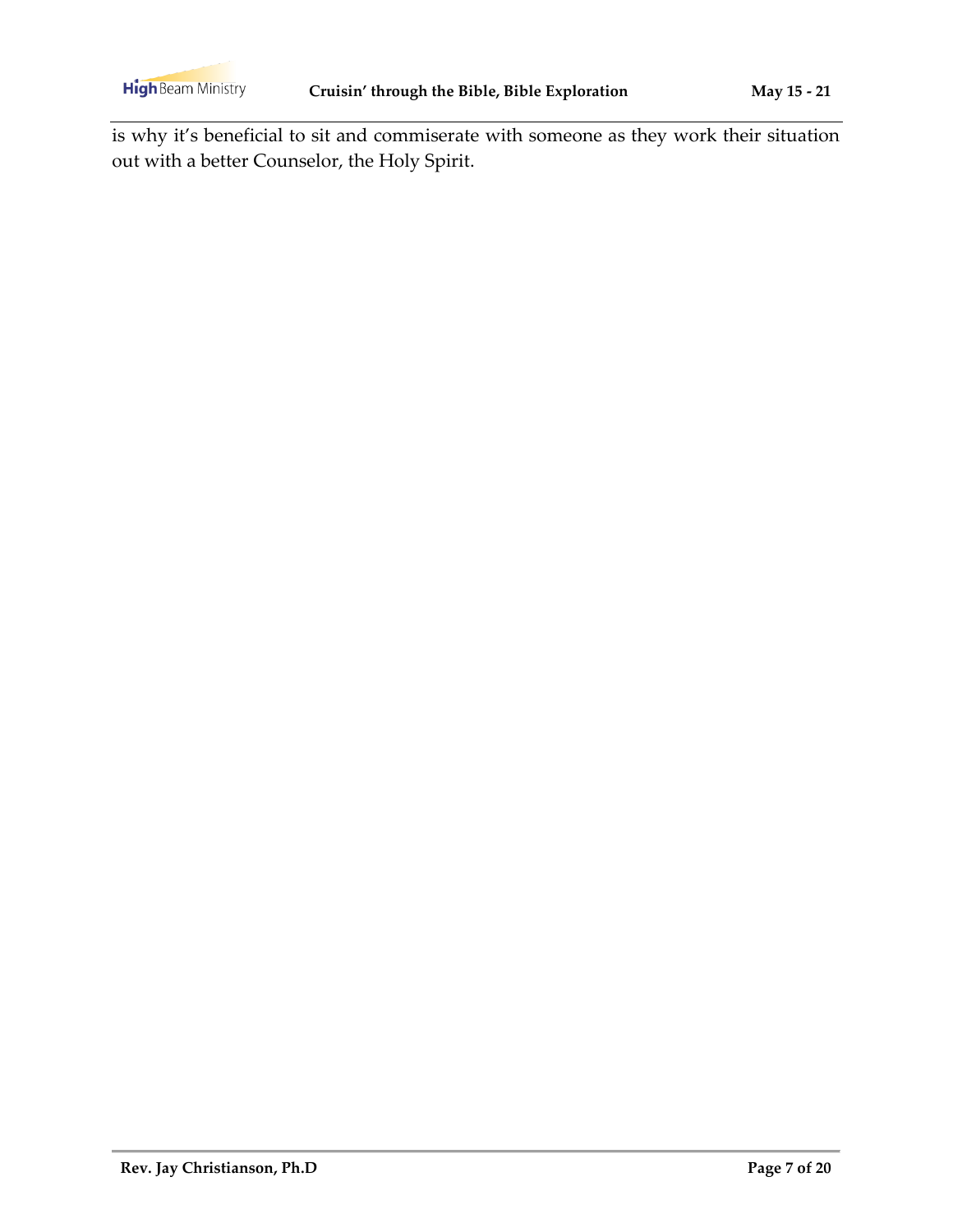## **May 17 : Scriptures Job 7-9**

#### **SUMMARY**

Job continues his complaint in chapter 7. He paints a dismal picture of human life on earth, one of "forced labor…while waiting for pay (death)." As a slave must endure the heat of the day because there is no relief until sundown, and the hired man must wait for his pay at the end of the day, so Job longs for death because of his suffering. For the sunburned slave and the day worker, the day stretches out with their pain and labor, longing for it to end. That's how Job feels (7:3). But there's no relief at night either. Because his open sores are filled with maggots (eating dead flesh and pus – *yuck!*), Job can't even sleep. The nighttime drags out as much as the daytime.

But despite that, his life passes quickly. The HCSB points out the Hebrew wordplay in 7:6. "The Hebrew *tiqvah* can mean both "hope" and "cord/thread." Like a weaver running out of thread, Job's life is coming to an end, running out of hope (HCSB). FYI, the Israeli official national anthem is *Ha Tikvah*, The Hope. But Job sees no hope. Life is but a breath, and it's gone. The person goes to the place of the dead and is soon forgotten.

Because he has little to lose, Job won't keep quiet, and he will let it all out (7:11). So, what's this sea and sea monster thing to which Job refers? You'll also notice references to Behemoth and Leviathan, to great land and sea creatures. Some scholars see this as a reference to ancient mythologies. Just to help, here's what the HCSB says, "In Canaanite mythology the sea god (Yam) and the sea monster (Tannin) were defeated by Baal. The allusion in verse 12 compares Job to some primordial adversary on which God is keeping watch. Such mythological allusions appear in the OT about God's victory over and control of forces of nature in creation, at the Red Sea, and the forces of evil at the end of history." In other words, Job complains to God, "Am I some sort of adversary you have to keep after?" (7:12). Job complains that even when he goes to bed, his mind is tormented so much that he prefers death by strangling to life.

To be blunt, Job wants God to leave him alone. He asks why God is focusing on him and why God can't forget him for a moment (7:19). He asks God to show him his sin or what he's done to warrant such scrutiny and oppression from the Almighty. "Just forgive me and let me die," Job bemoans.

And now, Job's friend, Bildad, gets his turn to "comfort" Job. Did I write "comfort?" Hardly. Bildad steps up to defend the Lord (as if He needs defending) against Job's complaints and demands that God justifies Job's suffering. Bildad claims that God doesn't pervert justice or what is right. So, if something goes wrong for a person, it's on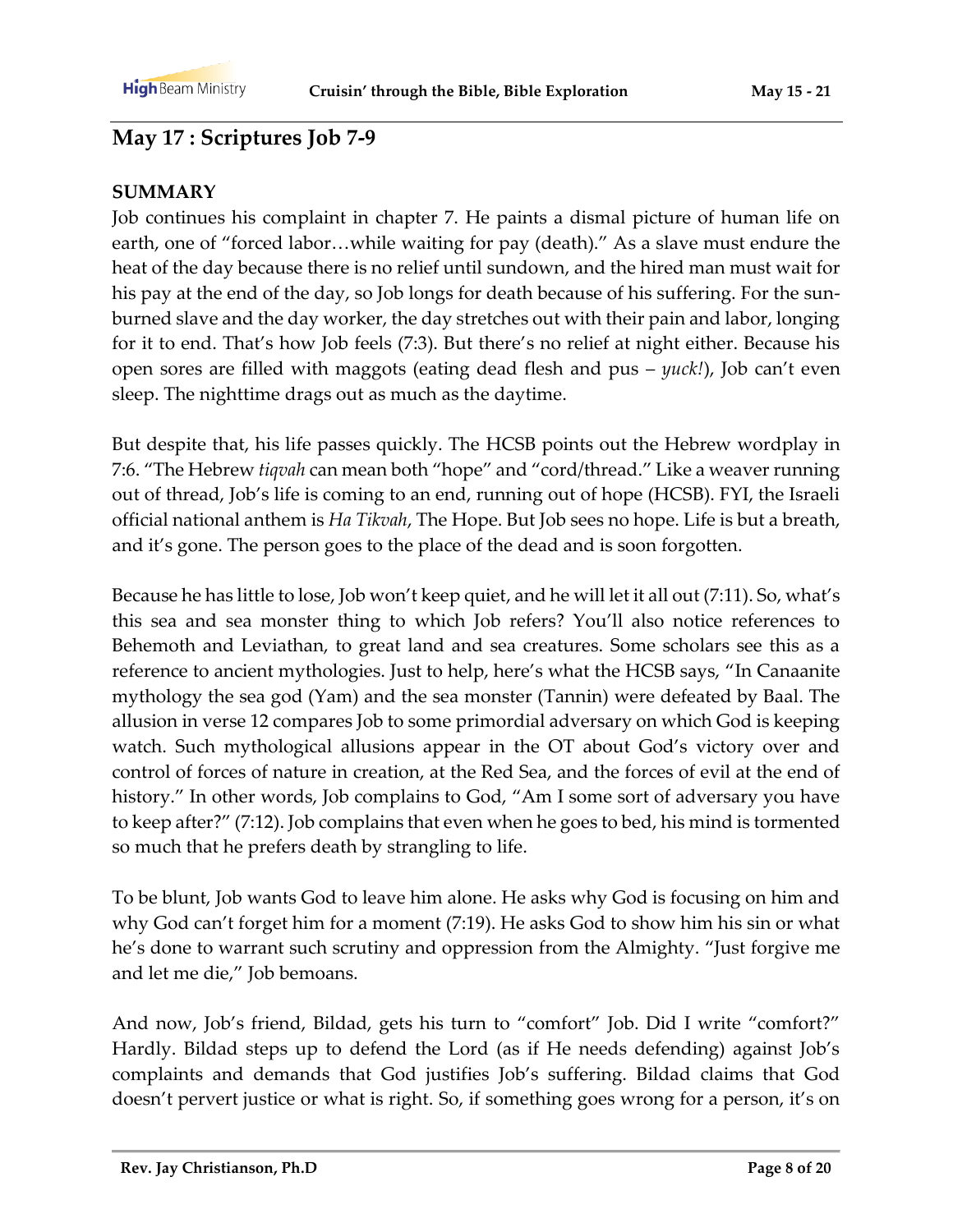them, never God. Case in point, Job's children. "Your children died because of their sin." What an accusation, as if Bildad knows everything involved in Job's case. "If your children died because of their sin, then because you're suffering, it must be that you've done something terribly wrong. Therefore, Job, just seek God and ask for mercy. If you're on the up and up, God will turn everything around, and life will be good again" (8:5-7, paraphrased).

How does Bildad back up his argument? With traditional wisdom, the "everyone knows" evidence. He uses plants as his illustration. Plants don't grow where there's no water. People don't survive if they don't have God. Therefore, if you're languishing, you must have turned your back on God (8:13), and the godless won't survive. They may seem to prosper (Job's original condition), but in the end, their faith in their prosperity fails, and the godless will quickly pass away because they have no root in God.

8:20-22 Bildad's point is, "Look, Job, God doesn't reject people of integrity and righteousness, and He rejects evildoers." Based on his situation, Bildad implies that Job must not have the integrity or righteousness he claims to have. Otherwise, God would be supporting him, i.e., not letting him go through suffering.

Job starts his reply to Bildad in chapter 9. "You tell me to justify myself before God, but how can anyone possibly do that?" (9:2). Job goes on to explain why. God is so outside any person's league that it's impossible! God completely controls nature (which people can't do), and Who God is and what He does are unfathomable to people. "If I were to go to court against Him, I wouldn't have a chance. All that's left for me to do right now is beg for mercy" (9:15).

Job concedes God's overwhelming power and justice. Even if Job were allowed to present his case to God, he would fail to verbally present his case for a successful defense (9:20).

Job maintains his blameless state, "but who cares?" he says. God hammers the blameless and the wicked all the same. I see him accusing God of treating the blameless unjustly because the innocent and wicked experience the same suffering as if suffering came from God's judicial decree. The HCSB says this, "Job displayed his hopelessness. He was certain of his innocence, but in his despair, he imagined God to be capricious and an overbearing tyrant. Job felt Eliphaz and Bildad were wrong: God did not distinguish between the blameless and the wicked (as they claimed). Since there is only one sovereign God, everything must ultimately trace back to Him." Job's argument? "If it isn't He, then who is it?" (9:24). Therefore, God's responsible for this.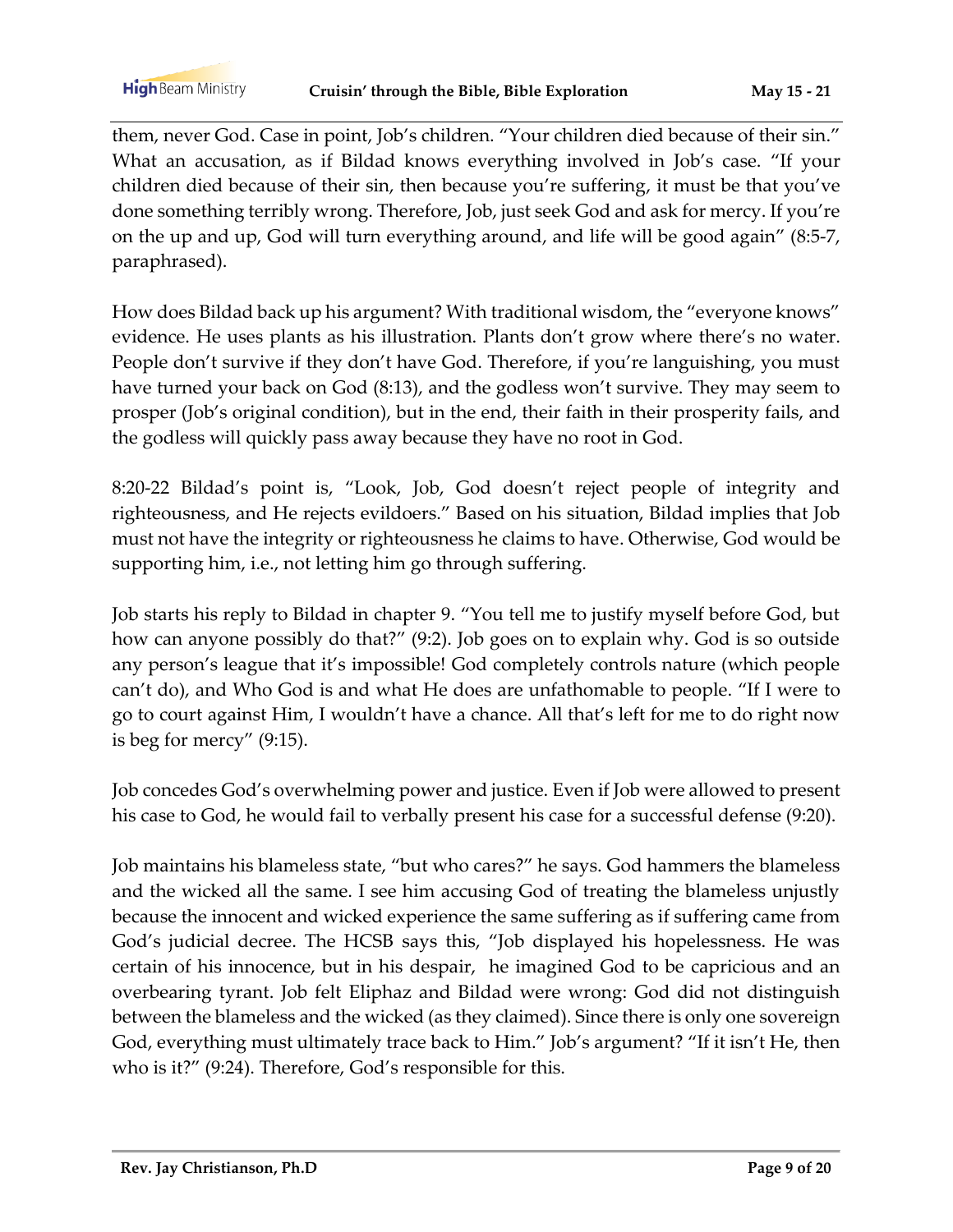Job returns to his rapidly fading life and laments that God has already judged his case (9:27-29). He could do everything he could, but God would still find something wrong with him and convict him (9:30-31). "Cleansing with lye" means extreme efforts to cleanse something, which is useless because God would still see dirt. Job knows he needs someone to stand between him and God, but there's no one. He's on his own before his Judge – and that's hopeless (9:35).

### **INSIGHT**

What are your assumptions about life? Is it conventional wisdom (Well, everybody knows that), or is it "I'll wait and see what God has to say about this"? Sadly, this whole interchange between Job and his "comforters" is reminiscent of conversations I've had with other Christians who use verses and everyday theology in simple ways to explain away situations, defend God, or, yes, indict a person for their suffering. One of my takeaways from the book of Job is learning not to jump to conclusions or assume I know what God knows. There are some things in life I'll just have to hold onto lightly and wait until I ask Jesus in person.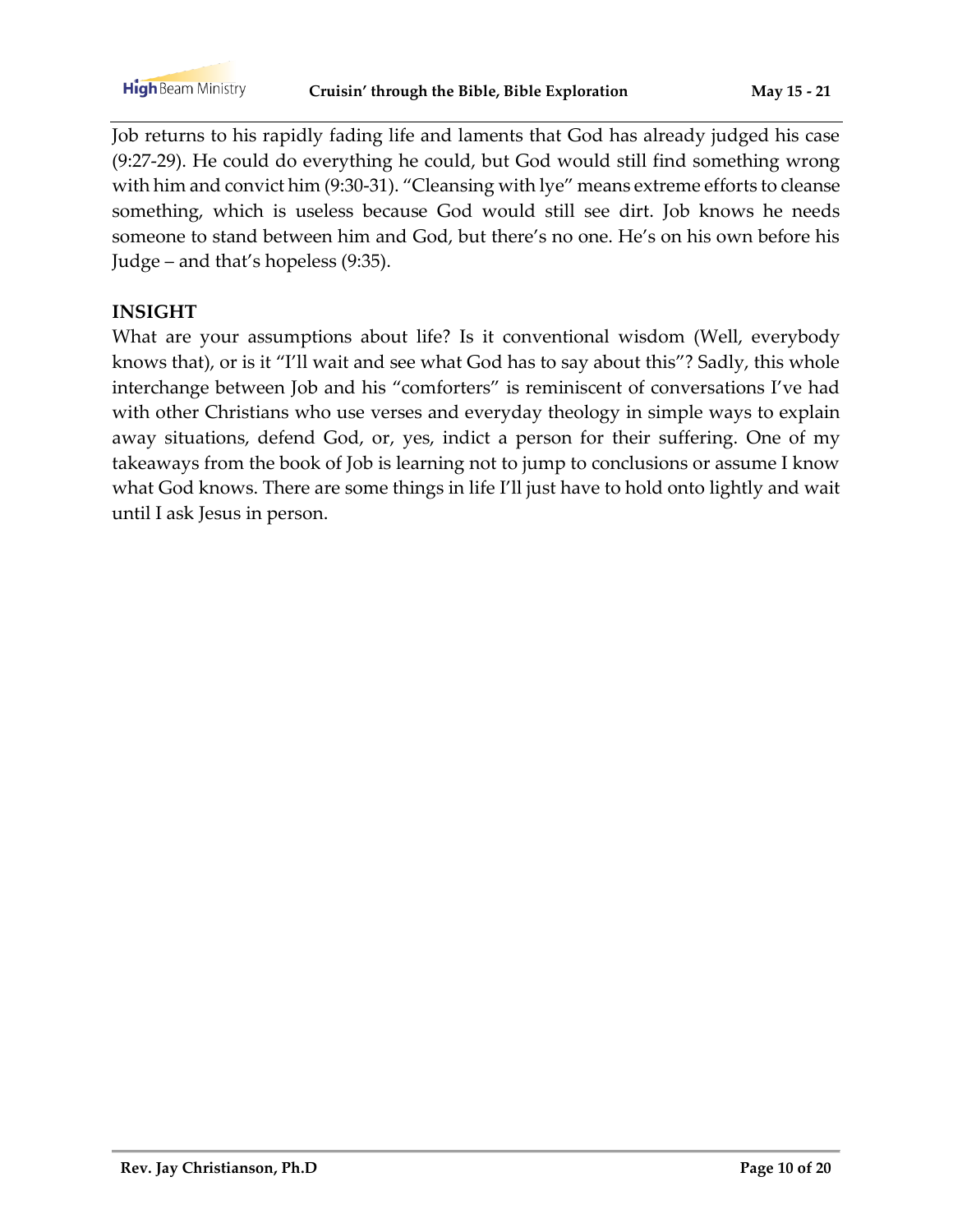## **May 18 : Scriptures Job 10-12**

### **SUMMARY**

And Job keeps going with his replay in chapter 10. Since he hates his life as it is, he pours his soul out before the Lord. I have to admire Job's honesty with the Almighty. His suffering has removed any posturing before the Lord, and he just throws it at God's feet.

"I'm not guilty, so why are you doing this to me?" (10:2). The answer to Job's rhetorical question, "Is it good for you to oppress, to reject the work of your hands, and favor the plans of the wicked?" is a resounding *NO!* "Then why, God, are you acting like a human judge bringing charges against an innocent man? You're God. You know I'm not wicked and that I'm helpless before You" (10:7). There's Job's charge against the Lord – *You are treating me unjustly. If suffering is your punishment for doing evil, why bring it to me? Just because You can?*

The imagery that follows is vivid. Job asks God if He will destroy what He formed, like clay, cheese, and fabric. "Why do that, God? Is this Your predetermined plan" (10:13)? "If I'm wicked, then I deserve what I get. And even if I'm righteous, it's no use. I can't even lift my head I'm so beaten down and aware and ashamed of what a mess I am. And yet You keep pressing in and pounding away at me" (10:17). Job returns to his starting cry, "I wish I'd never been born! But before I die, leave me alone for one second, so I can smile before I shuffle off this mortal coil" (10:20).

And now it's Zophar's turn to wade into the debate, and what a "comfort" he is – *not!* In chapter 11, he lays into Job. He dismisses Job's complaints and cries as a "stream of words" coming from a "talker" who is "babbling" in an attempt to shut everyone up with no one to rebuke Job for his ridicule humiliatingly. Wow! That's a real comfort to a man in extreme pain.

The HCSB says it best about Zophar, "(He) misrepresented Job's position like an adversary at law who attacks the implications of another's position rather than its essence. Job had not claimed that his *teaching* was flawless. Rather, he recognized that it lacked patience (6:11) and complete perspective (7:15,20)."

Job did not claim he was sinless (i.e., *pure*), only blameless (9:21; 10:17) and upright (6:29). "Blameless" here means having integrity, "steadfast adherence to a strict moral or ethical code," and "upright," meaning "standing right with God," lined up with Him and His ways. We can stand with God (upright), and what He says is right (blameless) and still slip up (sin). This is what Job says about himself. Didn't he offer sacrifices for his children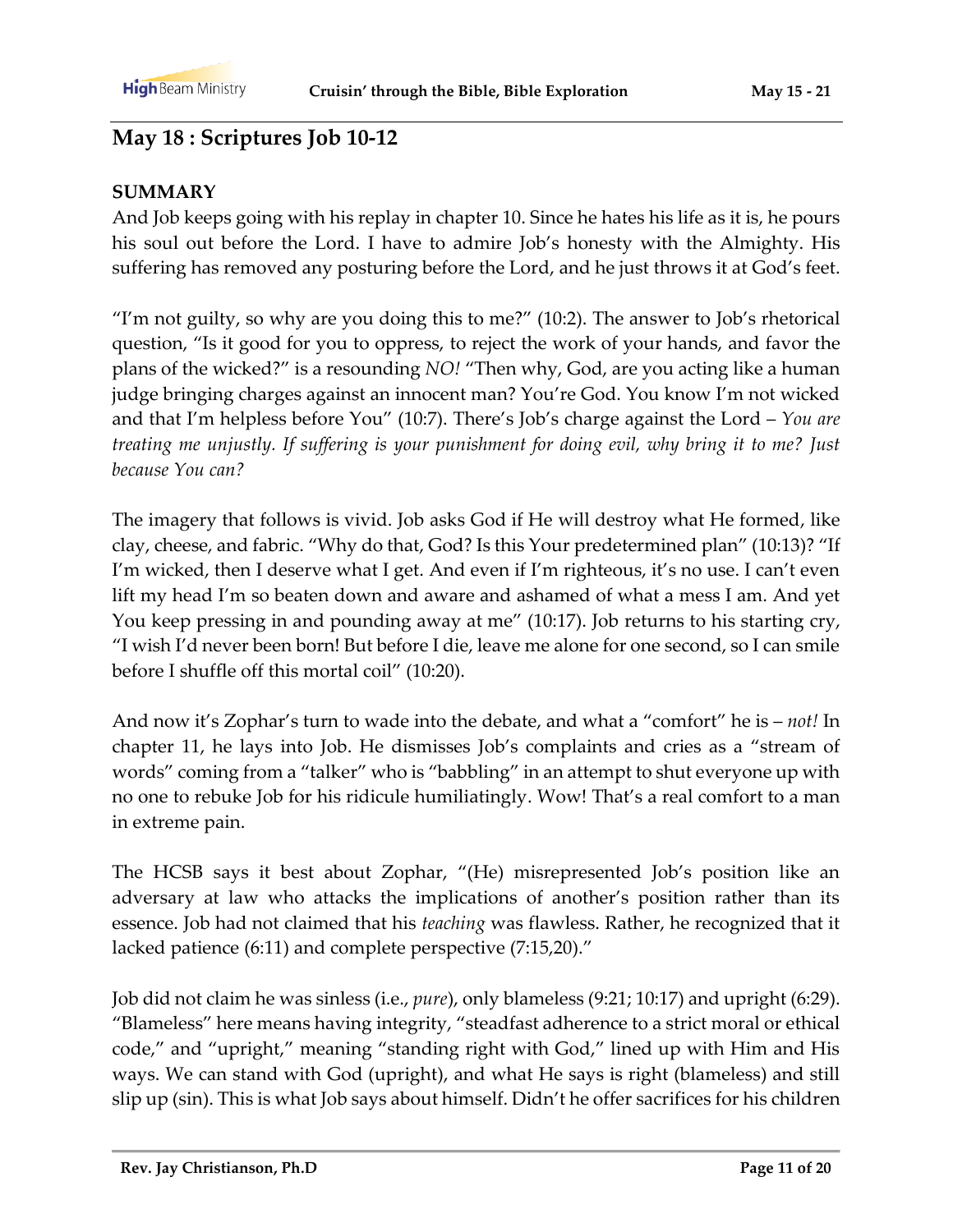in case they sinned? Can we assume he did the same for himself since he was his family's priest?

But Zophar continues excoriating Job. "Dude, you're only seeing part of what God sees. If you could see what He sees, you'd know He's just" (11:5-6). And then, Zophar assures Job that his suffering is only for *part* of his sin (11:6). *Really?* How does Zophar know that? Why would he say such a callous thing to a suffering man? "Hey, Job, take heart. The Lord is only punishing you for part of your sin. How merciful and just, huh?"

Zophar goes on to tell Job he's in no position to question, challenge, or accuse God because there's no way Job could no everything that's going on with him. If God throws someone into prison (i.e., punishes him), He must have a good reason. Therefore, Job sinned against God. "Just confess, Job. Admit your sin. God will restore you. But if you don't, then like the other wicked people, you'll suffer without escape until you die" (11:20).

Chapter 12 opens with one of my favorite sarcastic rebukes in scripture, "No doubt you are the people, and wisdom will die with you!" (12:2). Or "I'm stunned. Surely all of the world's wisdom is in you three, and wisdom will disappear when you die." BAM! They claimed to be wise, but their simple-minded conclusions and misapplied solutions to Job's situation (Why do the righteous suffer?) or his accusations against God (Are you just? Why do you allow the righteous to suffer?) seem otherwise.

The three friends represent the conventional wisdom of their day – evil people suffer, and righteous people prosper. If Job suffers, then he's not as blameless or doesn't have the integrity he thinks he has. God would forgive him and restore his life if he would only confess (to what's not there, according to Job). *But how can Job have integrity if he admits what he believes is false?* Or is he kidding himself regarding his "blamelessness and integrity?" *Or maybe the conventional wisdom of the day is not entirely right? Maybe there's more to all of this than we think?*

Job reminds his friends he knows the same conventional wisdom they do (12:3). And yet, Job can't get the pieces to fit together according to that wisdom. The righteous suffer while the wicked don't. Explain that, wise guys! Even nature knows the Lord has a hand in all of life. But just knowing things isn't enough. I hear you, and I weigh what you say, but where's the wisdom you're supposed to have (12:2)?

Only God has all wisdom and strength. Therefore, He alone has perfect counsel and understanding. The implication is that God is sovereign and controls all things according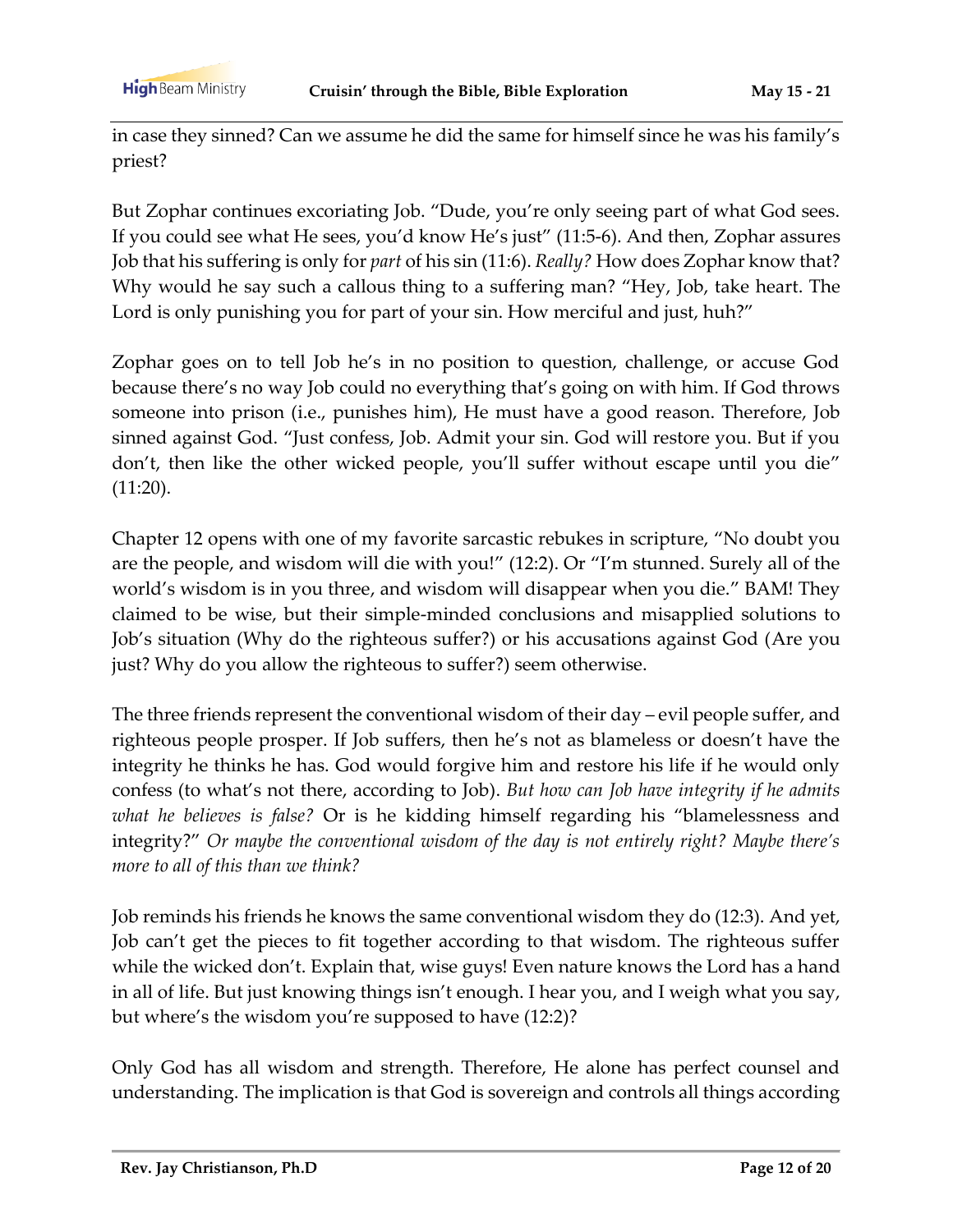to His thoughts and will, and he's responsible for all of it – both the good and the bad. God can do whatever He wants for whatever reason (12:14-15). The Lord does what He wills with counselors, judges, kings, priests, established leaders, advisors, elders, nobles, and the strong.

It appears that Job implies that God does this arbitrarily with His mysterious ways. He reveals mysteries, raises and crushes nations, and makes leaders lose their reasoning, so they're as functional as drunks (12:22-25). God can do *all* of this. But what is Job's point? You'll have to wait until the next reading to find out because we're in the middle of Job's speech.

#### **INSIGHT**

How honest are you when you talk to God? Do you go through the Lord's prayer by rote or just talk to Him, pouring your heart out with positive and negative things? Many people (myself included) often make prayer just a shopping list as if the Almighty God and King is our errand boy, our Divine Grub Hub fetcher of stuff for us. Prayer is simple and profound. Most of all, it's honest communion with God, a time to sit with Him (or walk, bike, or whatever) and speak and listen. A conversation between two persons. We can't forget that the Lord is our Creator, King, and Master. We also can't forget that Jesus said we can come to Him any time we (or He) want. We can pour out our frustrations and suffering as Job did without worrying that Jesus will strike us down. We can also pour out our joys to Him. The point is honesty. He knows everything anyway, so go for it.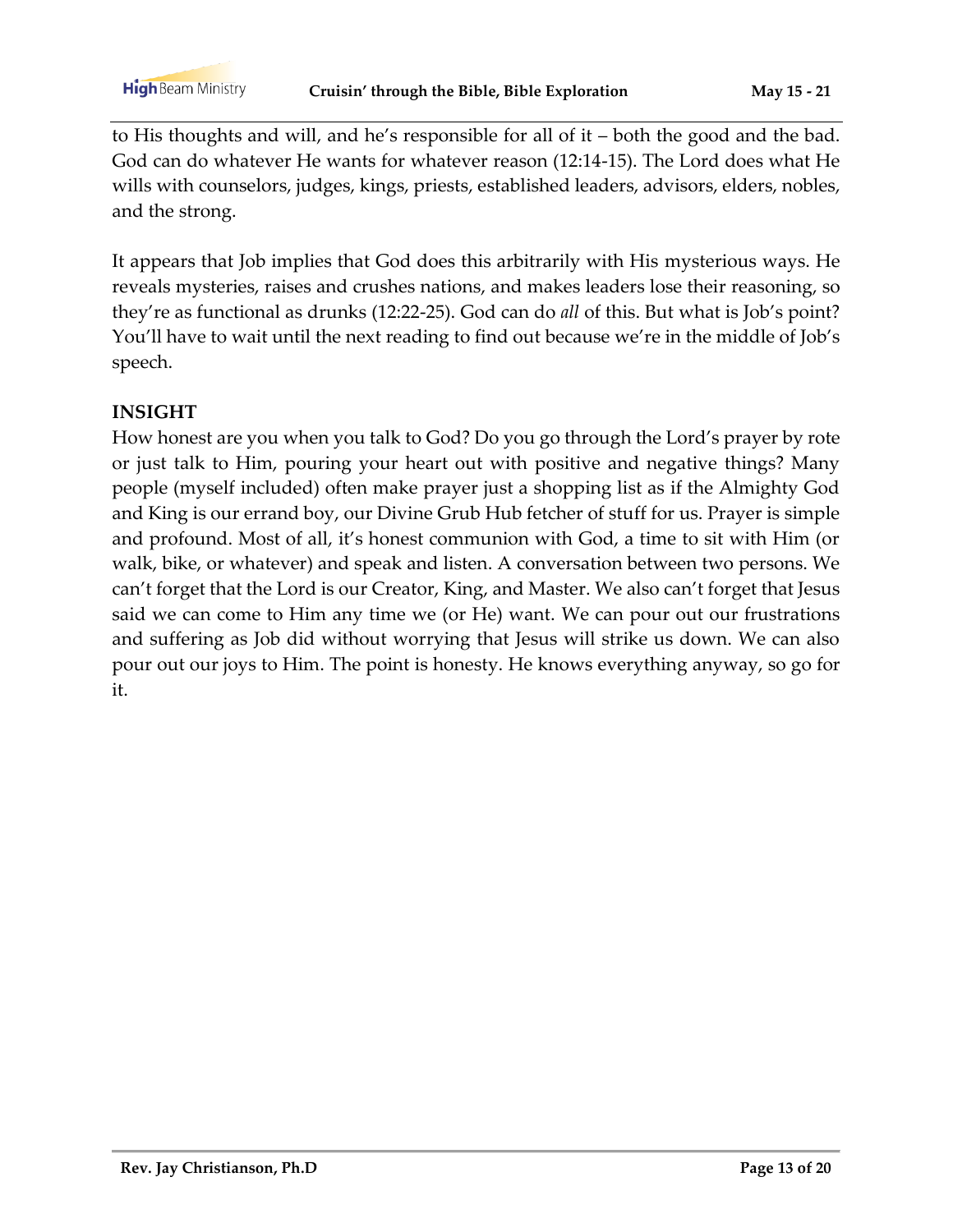## **May 19 : Scriptures Job 13-15**

#### **SUMMARY**

Chapter 13 continues with Job's speech. Job gets what Zophar has said but isn't one of the stupid men that Zophar refers to in 11:12. Job is on par with Zophar. He'd rather argue with God directly than with "worthless doctors" (his three friends) who misdiagnose a patient's symptoms and mistreat the source of their problem. Shutting up would be the wisest thing they could do at this point (13:5). Now *that's* honest talk that comes from a person in pain who has no time for what doesn't help.

Job accuses his friends of taking God's side (13:7). "You stand there on God's side, yet your testimony on His behalf is unjust because your wisdom is screwed up and applied fraudulently. Do you think *your* words would hold up under God's scrutiny (13:9, paraphrased)? Nope. He'd rebuke you all terrifyingly. Your wisdom is worth as much as ash and clay."

Job has nothing to lose and is so convinced of his integrity and blamelessness that he will speak again (13:13). But even if God kills him for doing so, he'll keep trusting Him and defending himself (13:15). The HSCB says, "Job felt he had nothing to lose by this risky move (confronting God and pleading his case – author), because God seemed determined to find some charge against him in order to destroy him." And if God allowed Job to stand before Him to plead his case, that would only prove Job's point – he's blameless with integrity – because the wicked can't stand before God (13:16).

Job pleads for relief, "Despite all this, I ask You, Lord, so I can dwell in Your presence, lift your oppression and terror from me. Then I'll be able to talk and discuss what I've done wrong. Invite me to speak or answer when I call. Either way, Lord." Job continues to argue that he's suffering for no reason, "Show me my iniquities and sins for which you 'hide Your face and consider me Your enemy'" (13:23-24). Why would God go after a fragile person? "Are you punishing me due to some record of the sins of my youth?" (13:26). Because of his condition, Job feels locked down and constrained under God's intense examination and oppression.

In chapter 14, Job goes on. It helps to ignore the chapter heading and read straight through from 13:28 into chapter 14. Job's flowing thought is this; since life is fleeting, why should God bother noticing such a temporary creature? Why would God go through all this just to judge one person (14:3)? "Yes, I'm impure, God. What do you expect from me? Purity? An impure person can't produce purity." Job never claimed to be sinless. He just wants to know God's reason for allowing him to suffer. Since God has set the limits on a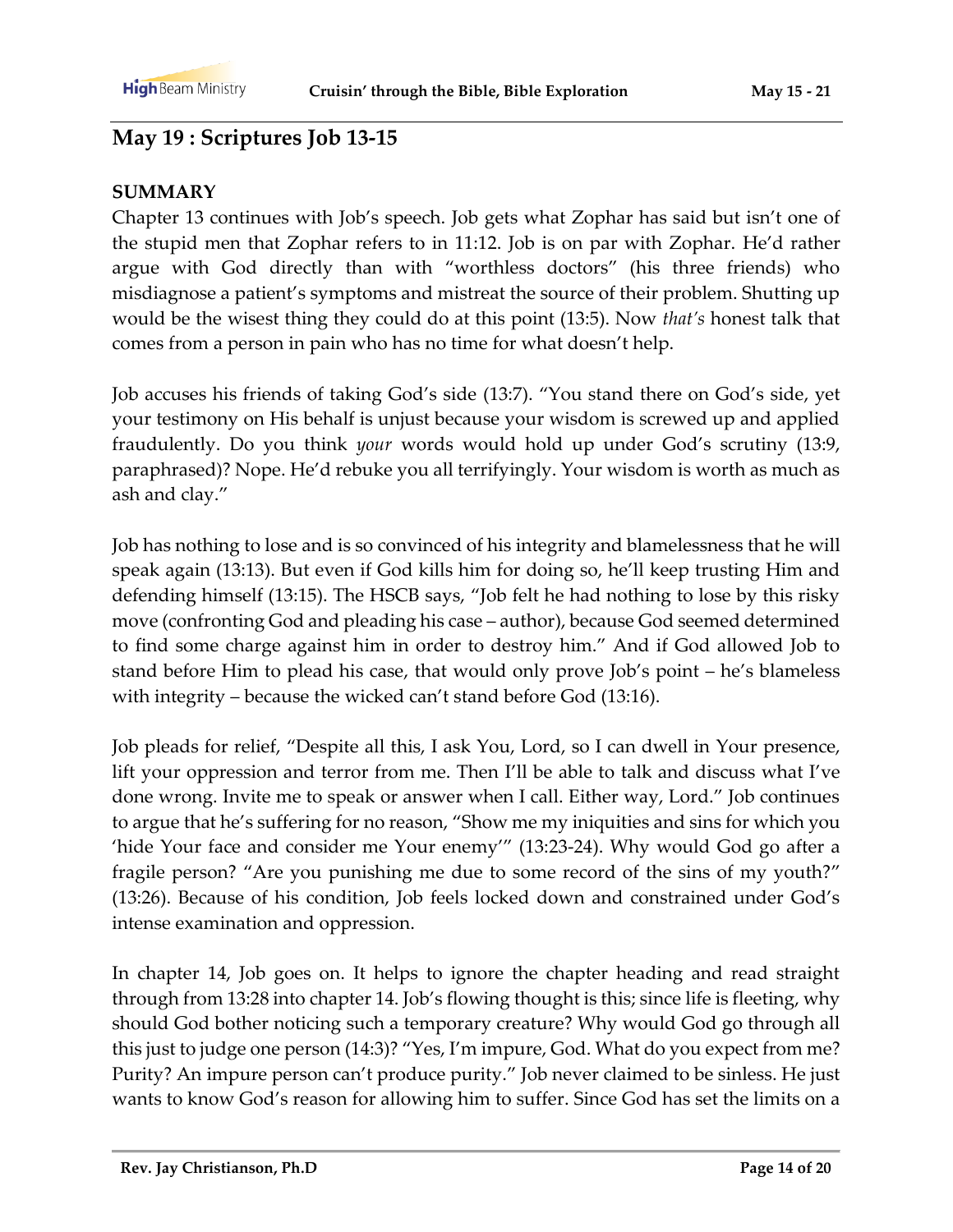person's life, then why won't God relent from focusing on Job and let him enjoy life until it's time to "punch the timeclock."

Trees can regrow after being cut down, but not a man. Once he's gone, he stays gone (14:12). Job longs for death until God is done being angry with him (14:13). Okay, so what about death as Job understands it? Throughout the book so far, death is depicted as a time of rest and sleep. There is no afterlife, just rest. But that conflicts with the idea of death, an afterlife in heaven, and the eventual resurrection of the dead at Jesus' return. So, which is it? Both.

The Bible was written as a progressive revelation. That means some truths were revealed early on, but not in detail. As time passed and the Lord inspired and revealed more and more to his writers and prophets, the whole picture filled in like a puzzle, each piece having its place to fit. Job's understanding of death helps clue us in that this book is early in the biblical revelation process. So go with it.

*However*, we see an inkling of something in 14:13! Job raises the idea that *perhaps* there is something besides a person's spirit resting after physical death. If so, this could help Job endure his suffering (14:14). Maybe in the afterlife, Job would have a new relationship with the Lord where the Lord would "count his steps and not his sin" (14:16). His sin would be sealed up and never laid before him as a reason to go after him.

But Job returns to his hopeless thoughts. Regardless of what the afterlife is, for now, all Job sees is a hopeless future and a bleak death.

Chapter 15 starts the Second Cycle of the Eliphaz – Job – Bildad – Job – Zophar – Job back and forth discussion. Eliphaz confronts Job's claim that Job is wise. Eliphaz calls Job's words "empty counsel, hot east wind, and useless talk that serves no good purpose." Job's blunt and "irreverent" words show he has no fear of God, and thus Job has no wisdom. Instead, its Job's iniquity talking (via his accusatory statements about God), and his words reveal his guilt (15:5).

Eliphaz replies that Job has no special knowledge by birth or being part of God's heavenly council (which we got a glimpse of in chapters 1-2). The only thing any of them have to argue their cases is the long-established wisdom from the ancient fathers (15:10). So, Job has no unique wisdom.

Eliphaz tells Job that he's spoken too harshly to God (15:13), and if God doesn't trust his own spiritual beings ("holy ones," the spiritual beings) and the heavenly realm isn't pure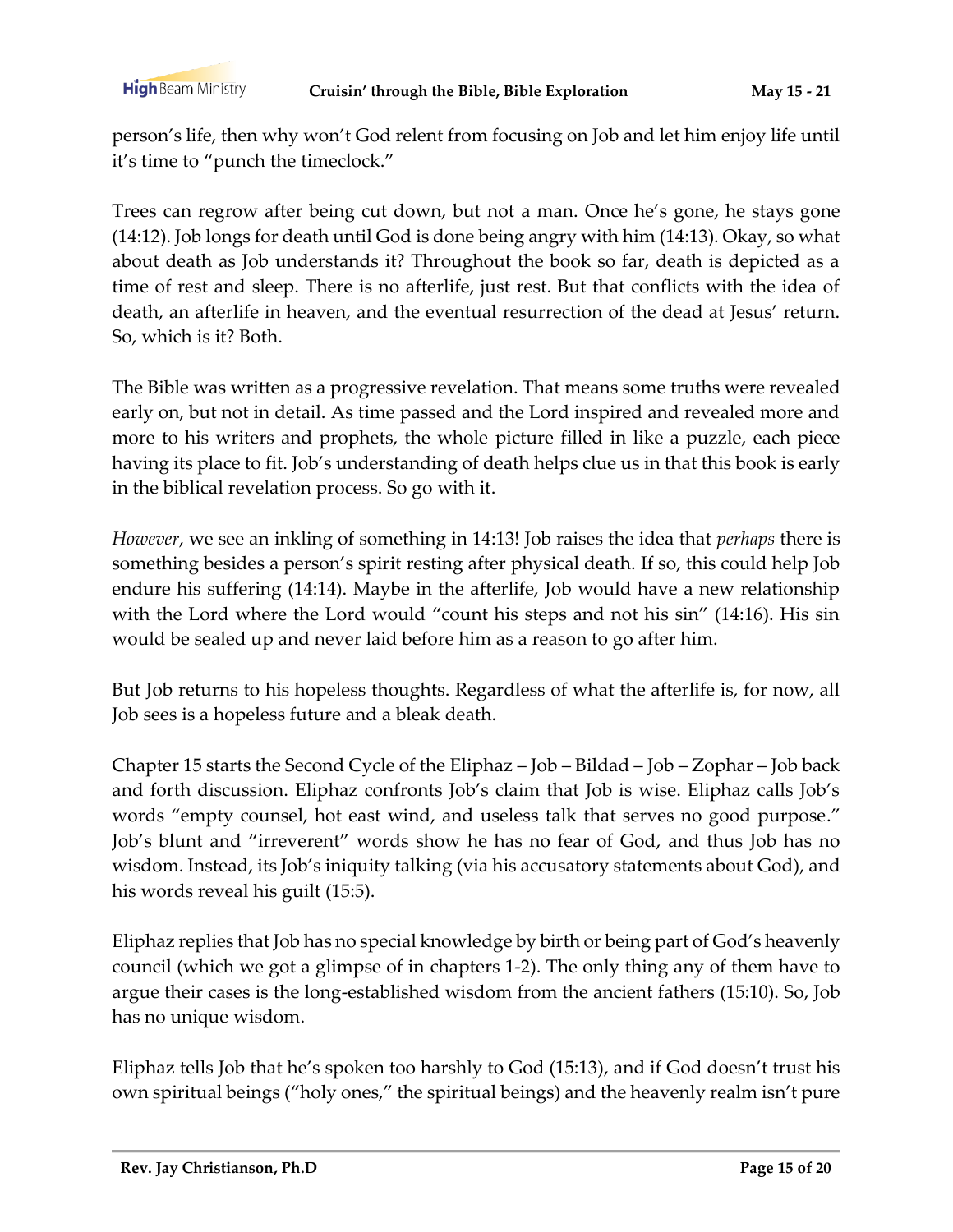**High** Beam Ministry

(remember the Adversary appeared before God), then how much more should God not trust human beings who are corrupt and practice injustice freely?

Eliphaz then dispenses *the wisdom of the fathers*, the time-tested and timeless wisdom of the ancients, and his own experience (15:18-19). Now that's not bad, but it must rightly evaluate Job's situation and apply to him to be helpful, right? Everybody knows, according to Eliphaz, that the wicked suffer and have short lives. They never have peace and face "the sword," i.e., judgment. Why? Because he has "stretched out his hand against God and has arrogantly opposed the Almighty." With reckless abandon, the wicked throw themselves against God (15:26). Even though he prospers (fat face, bulging waist, 15:27), he'll lose everything when God's time for his death comes (15:30). So, it would be good if the wicked man of Eliphaz's illustration (15:20) did not trust in worthless things that have no lasting value, *right Job?* Eliphaz implies that Job's suffering is because of his self-indulgence as a prosperous man. So, how will Job respond to this?

### **INSIGHT**

Speaking of progressive revelation, I have an application. God unfolded the truths of the Bible over a vast amount of time, from Job's and Moses' day to the original apostles' deaths around A.D. 90. As we read through the Bible, we can see the early flashes of spiritual truths and watch them unfold across numerous books. But isn't that also like our lives as Christians? When we first come to the Lord, we understand very little, only the basics of life with Jesus and what's to come. As we grow in our relationship with Him, we gain more and more revelation (understanding) from His word. So, in a sense, our whole lives are a progressive revelation, a gradual unfolding of God's spiritual truths as we mature as born-again children of God to more mature saints. And no matter where you're at with the Lord, no matter how long you're walked with Him, there's always more to see, understand, and learn.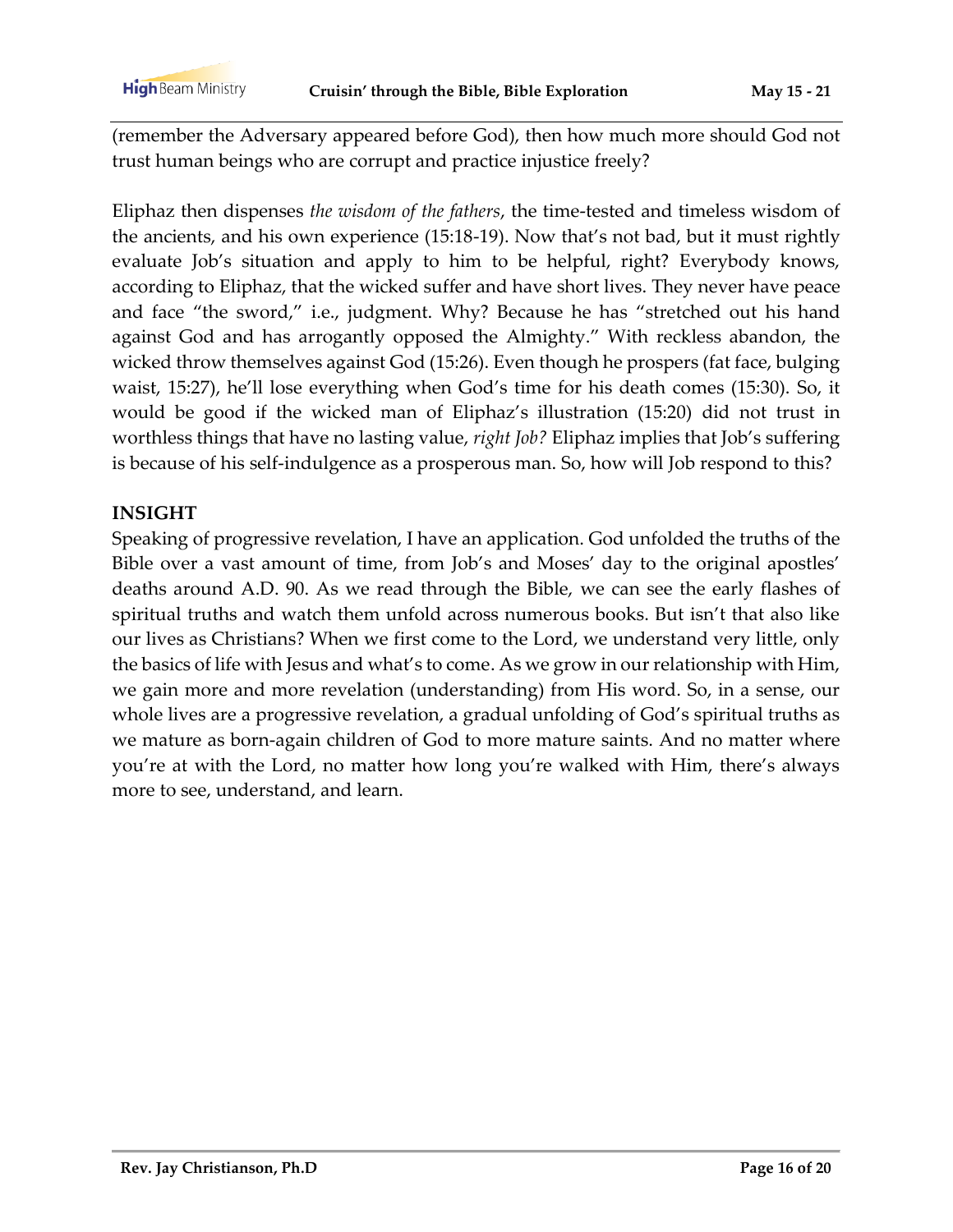## **May 20 : Scriptures Job 16-18**

#### **SUMMARY**

In chapter 16, how will Job respond to Eliphaz's insinuation that Job's troubles were selfinflicted due to his rash words, defiance of God, proud behavior, and self-indulgence brought on by his prosperity? Not lightly or well.

Job calls them "miserable comforters." If the tables were turned, Job could also speak "words of wind" (a slam at Eliphaz, 15:2). He could pile up words and mock them. But he wouldn't. He would encourage and console them rather than blame them for his suffering. Right, blame the sufferer, guys!

Job replies that his suffering hasn't changed regardless of how he talks (16:4). Job paints God as his enemy by how the Lord treats him (16:9). God has allowed Job's enemies to sneer at and slap him. Everything was going well until the Lord smashed his world. God keeps smashing Job, and he's reduced to wearing a sackcloth (indicating sorrow) and burying his face in the dust in intense prayer even though he's blameless and his prayer is sincere (16:17). Job cries out to the earth to not cover his blood, i.e., "don't let his cry for vindication be forgotten." He cries out, wishing he had an arbitrator on his side to plead his case before God because his death is approaching.

Chapter 17 opens with Job lamenting his hopeless situation as his spirit and body are about to be extinguished, and he's surrounded by mockers (his friends). Job appeals to God to "bail him out" of his situation because his friends are useless to help him (17:4). But instead, God has made him an object of ridicule. His body is weakening, and grief has overwhelmed his eyes. However, Job invites his "miserable comforters" to take another run at him, even though there's not one truly wise person among them.

In the meantime, everything is shattered, according to Job. The NIV Study Bible helps with the problematic 17:12, "Zophar had promised that Job's repentance would turn his darkness into light (11:17). Job now makes a parody on such advice (17:12-16)." There's no light for him in the grave. Will hope follow him there? No. In the ancient world, people believed the place of the dead, Sheol, was a dark waterless place where disembodied spirits remained entombed. Not very uplifting, huh?

And now, in chapter 18, it's Bildad's turn to depress, I mean "help" Job. Bildad resents how Job has been treating their reasoning and wisdom. Bildad says its Job's anger tearing at him, not God (18:4). Why should God move mountains to meet Job's demands? In short, Bildad refutes Job's argument that the wicked prosper while the righteous suffer.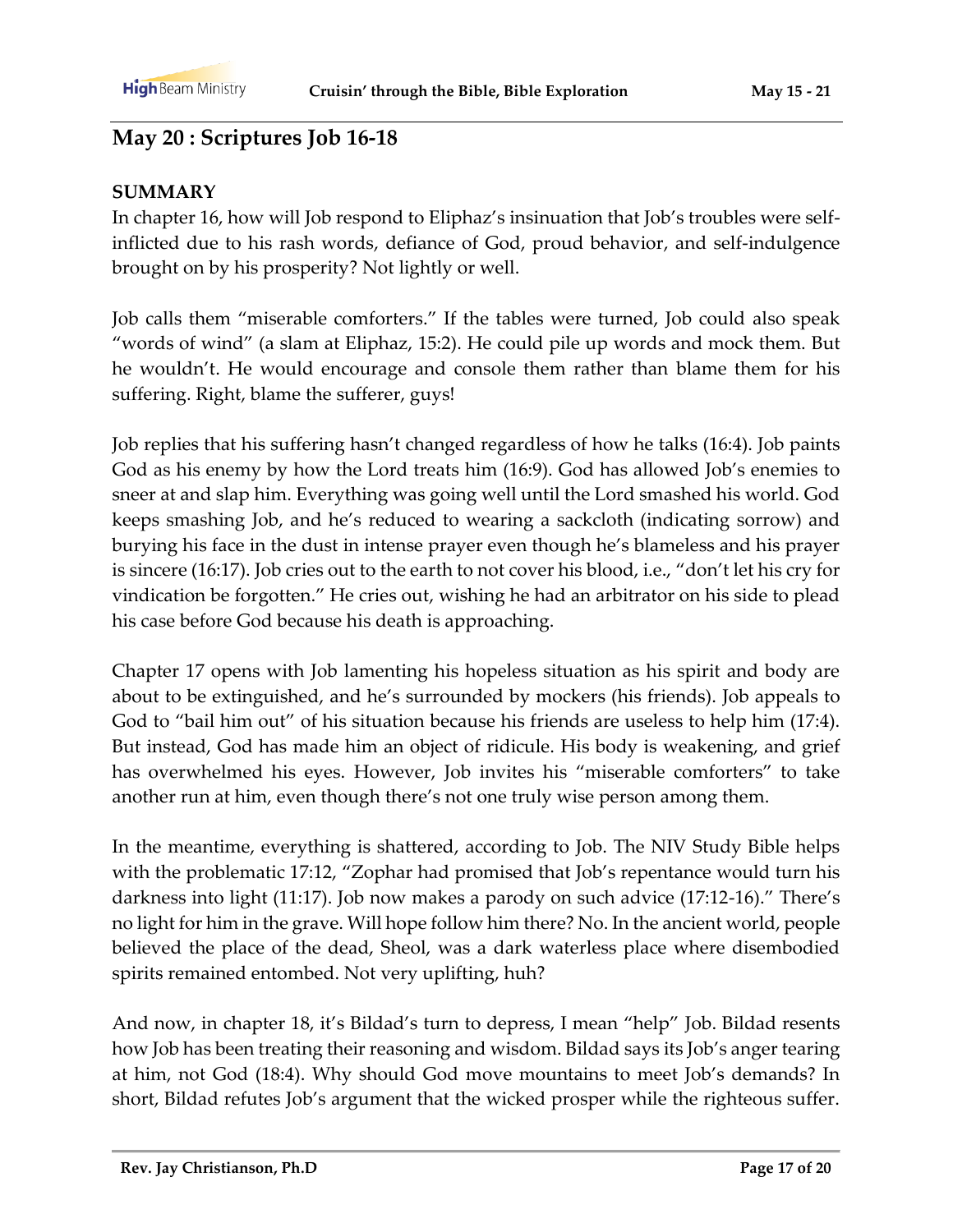Bildad's speech is poetic and swims with pictures describing the wicked person's dangers and sufferings in life and ultimate loss with their demise. No one remembers them, there are none to survive them, and everyone is appalled and horrified at their fate. "Surely such are the dwellings of the ungodly, and such is the place of him who knows not (recognizes not and honors not) God" (18:21). Yes, Bildad suggests that Job is responsible for his state and not anyone else, much less God.

### **INSIGHT**

I can't tell you how often my kids told me what a bully I was when they were growing up. When I said, "No," I was a meany. I WAS THE BAD GUY when I didn't let them have something or go somewhere or disciplined them for acting wrongly. But I knew what was coming eventually. And it happened.

I received a call from one of them telling me how much they appreciated what their mother and I did for them and that they apologized for making life more difficult for us. That call is often welcomed because it shows us they've reached a level of maturity that helps them understand us. The same thing is true with God. At first, we think He's a "meany" for denying us the things He knows will harm us or not help us. We don't like His discipline despite the fact it's the discipline that proves we're His children (Hebrews 12:7-8). So hang in there. As you grow with the Lord, you'll get those "A-ha!" moments when you see something about God that you didn't know before as well as something about yourself. You may find yourself praying a *mea culpa* to Jesus, like the call I received from my kid.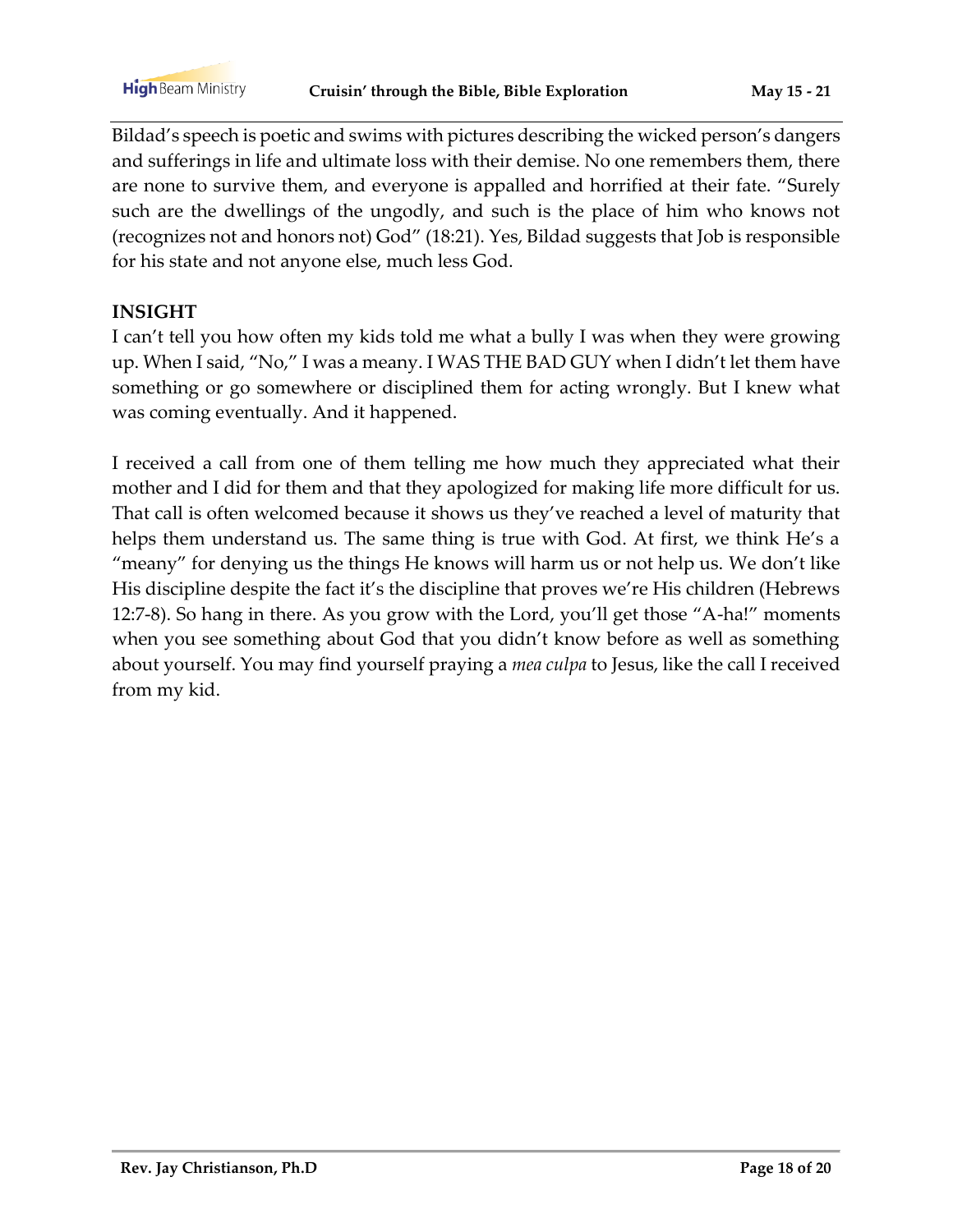# **May 21 : Scriptures Job 19-21**

### **SUMMARY**

And now, in chapter 19, Job replies to Bildad and his accusation that Job is suffering because he is an unjust, wicked person who brought it on himself.

Job objects to the torrent of assumptions from his "friends" that his suffering is caused by personal sin. Yes, people sin, but in Job's case, he claims if he did, it was unintentional (19:4). However, if they really want to show their superior understanding of Job's situation, Job suggests they lay the blame at God's feet and not his (19:5-6). He describes how God has ignored him while heaping troubles upon him (19:7-12) to the point of family and friends abandoning him (19:13-19). All that's left for Job is his rapidly emaciating and pustule-ridden body, which he has barely survived "by the skin of my teeth" (19:20). Now that's a close margin! (Here's that phrase I alluded to that was used by Thorton Wilder for his award-winning play, *The Skin of our Teeth.*)

Job appeals for them to back off and show mercy because "God's hand has struck" him. And yet, Job sounds a remarkable note of trust in the Lord. He desires his words to be recorded, even in stone and lead. Why? Because in the long run, when all is laid bare at the end, Job's defense of his character and integrity will remain, and so will he. Though his body is gone through death, Job is confident he will see the Lord, not as a stranger, but as one who knows God (19:27). Job's pronouncement is a great declaration of faith in the heart of intense suffering when all hope is gone.

As a final word to his friends in his reply, Job warns them that they will be punished for their ill-conceived words, misapplied wisdom, and lack of compassion.

In chapter 20, we read Zophar's speech as the culmination of the 2<sup>nd</sup> cycle of speeches. He's a little ticked off because of Job's rebuke, and his "understanding makes me reply" (19:2-3). He goes on to describe the hopeless plight of the wicked person. According to time-tested wisdom (20:4), the wicked may have joy and happiness, but it's short-lived as they will be. The wicked person enjoys their wickedness, but it poisons their lives. God will take the good things of life from them and attack them. "At the height of his success distress will come to him; the full weight of misery will crush him" (20:22) and "This is the wicked person's lot from God, the inheritance God ordained for him" (20:29). Now, to whom do you think Zophar is referring?

Yes – Job. Job rebuts Zophar's accusation that his condition proves he is a wicked person. He points out that Zophar blames a man (21:4), but that's not Job's complaint. Job tells